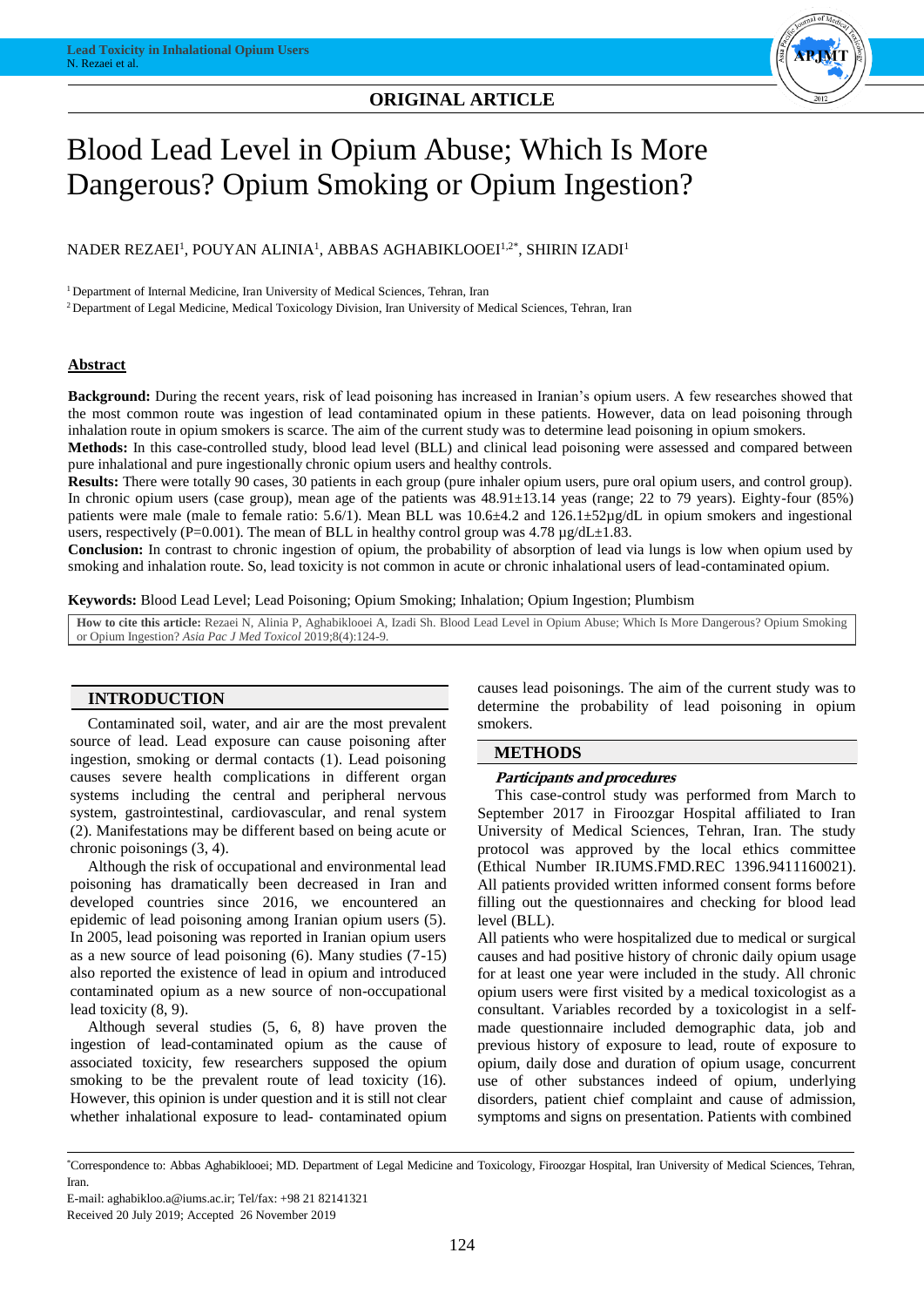ingestional and inhalational exposure to opium (even one time use of opium via oral route), changing the inhalational route to ingestion in recent or previous hospital admission, previous diagnosis of lead poisoning that underwent chelator therapy and cases with the history of exposure to high-risk jobs for lead poisoning (such as automobile radiator repairers, crystal glass makers, painters, battery workers, metal welders and jewelers) were excluded from the study. A total of 60 cases of chronic opium users were included in the study. They were categorized in two subtypes groups including 30 pure opium smokers (as inhaler group) and 30 pure ingestional opium users (as oral group). In addition, 30 cases were selected from the healthy voluntary hospital's health workers without history of occupational lead exposure and opium usage as control group.

Complete blood count, RBC indexes, peripheral blood smear for basophilic stippling, serum iron, ferritin, zinc, magnesium, calcium, kidney and liver function tests were requested for all patients. Also, BLL was checked for all cases with atomic absorption technique in one laboratory. Regardless of patient symptoms, according to our laboratory reference value, BLLs below 10µg/dL and over 25µg/dL were considered normal and toxic in adults, respectively.

Finally, data including signs and symptoms on presentation, BLL, laboratory findings, and outcome were compared between groups. All patients with BLL at toxic range and those with clinically symptomatic lead poisoning

underwent chelator therapy.

Data were analyzed using SPSS version 22, t-test, Mann-Whitney U test, ANOVAs, and regression analysis. P-value less than 0.05 was considered to be statistically significant.

## **RESULTS**

There were totally 90 cases, 30 patients in each group (pure inhaler opium users, pure oral opium users, and control group). In chronic opium users (case group), mean age of the patients was  $48.91 \pm 13.14$  yeas (range; 22 to 79 years). Eighty-four (85%) patients were male (male to female ratio: 5.6/1). A total of thirty-two patients were excluded due to changing the inhalational route of opium to ingestion in recent or previous hospital admission in 22 patients, previous diagnosis of lead poisoning who underwent chelator therapy in 3 patients and high-risk job for exposure to lead in 7 patients (Figure 1). Table 1 shows the age, sex, mean daily dose of opium and period of addiction to opium in inhaler, oral opium use and control groups. Fifty-three of 60 opium users (88.3%) were cigarette smokers at the same time and 7 cases (11.6%) mentioned concurrent use of another drug of dependency including ethanol or stimulants.

Mean BLLs were 10.6 µg/dL and 126 µg/dL in the inhalational and oral opium users, respectively (P=0.001). All cases of healthy control group had BLL at normal range. Table 2 shows the comparison of the BLL and other lab tests between the groups.



**Figure 1. Flow chart of the study**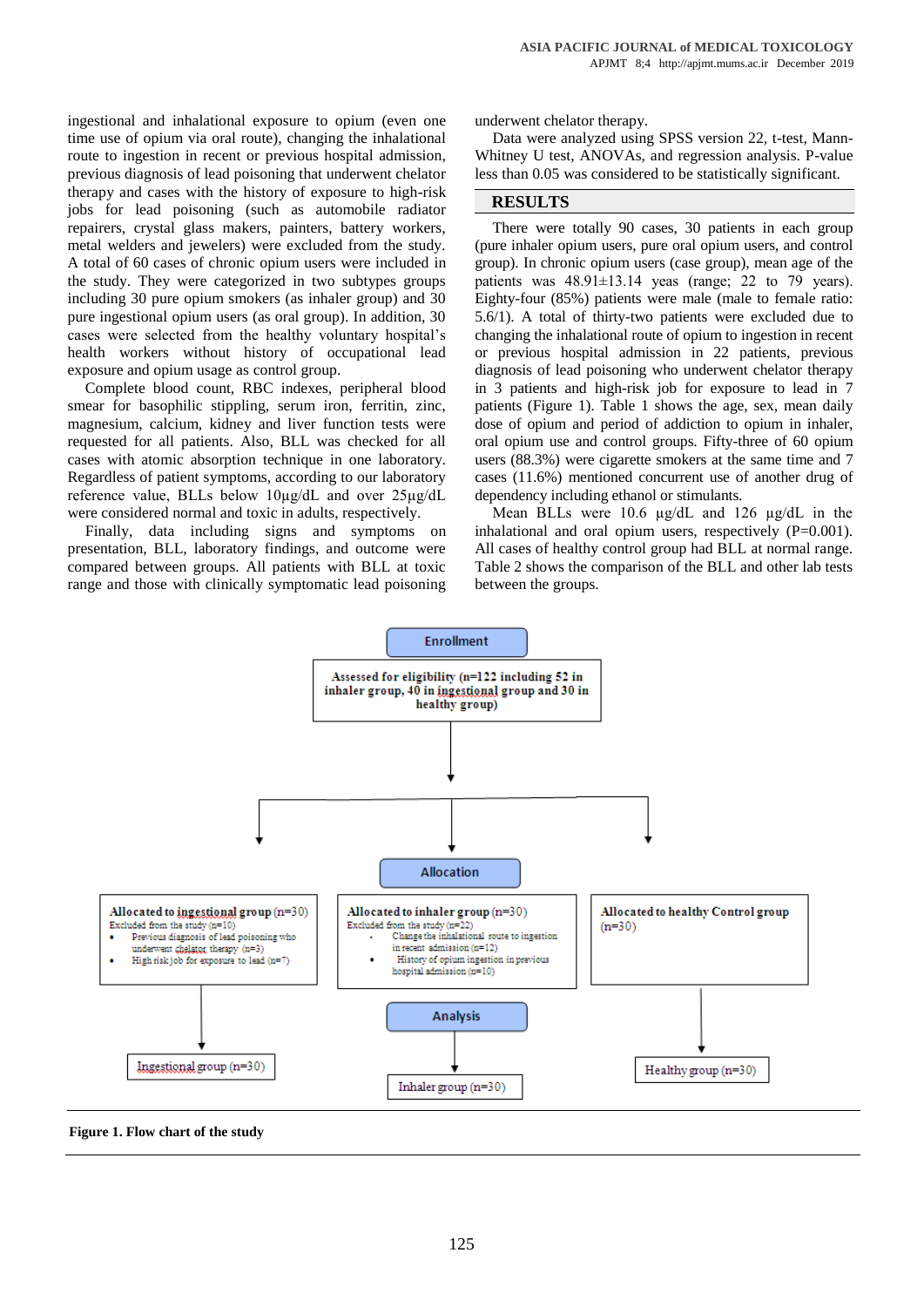**Table 1. Comparison of demographic data between groups**

| Group         | Sex  |        | Mean Age | Daily dose of opium use                  | Mean duration of opium   |
|---------------|------|--------|----------|------------------------------------------|--------------------------|
|               | Male | Female | (year)   | (gr)                                     | use (year)               |
| Inhaler Opium | 28   | 2      | 52.9     | Mean; $2.19 \pm 3.51$<br>Min;0.3, Max;20 | $19.17 \pm 10.4$         |
| Oral Opium    | 27   | 3      | 52.4     | $3.04 \pm 1.88$<br>Min;0.2, Max:7        | $14.8 \pm 10.5$          |
| Control       | 21   | 9      | 39.2     | $\overline{\phantom{a}}$                 | $\overline{\phantom{0}}$ |

P-value of daily dose of opium use  $(gr) = 0.25$ 

## **Table 2. Comparison of the BLL and lab tests between inhaler and oral opium exposure**

| Lab data                                | Case group                                   |                                                |                                               | P-value |
|-----------------------------------------|----------------------------------------------|------------------------------------------------|-----------------------------------------------|---------|
|                                         | Inhaler group                                | Oral group                                     | Control group                                 |         |
| <b>Blood Lead Level</b><br>$(\mu g/dL)$ | Mean: $10.6 \pm 4.5$<br>Min; 5.00<br>Max; 26 | Mean; $126.1 \pm 52$<br>Min: 58.80<br>Max; 358 | Mean; $4.78 \pm 1.83$<br>Min; 2.50<br>Max; 10 | 0.001   |
| <b>WBC</b>                              | 9088                                         | 6472                                           | 7850                                          |         |
| Hemoglobin (mg/dL)                      | $12.0 \pm 2.2$                               | $9.8 \pm 1.4$                                  | $13.1 \pm 1.8$                                | 0.001   |
| Hematocrit                              | $36.7 \pm 5.4$                               | $30.3 \pm 4.2$                                 | $41.3 \pm 6.7$                                | 0.001   |
| <b>MCV</b>                              | $88.7 \pm 5.3$                               | $84.2 \pm 8.3$                                 | $88.9 \pm 7.2$                                | 0.01    |
| <b>MCH</b>                              | $29.2 \pm 2.0$                               | $27.2 \pm 2.9$                                 | $30.1 \pm 3.0$                                | 0.005   |
| <b>MCHC</b>                             | $32.9 \pm 1.4$                               | $32.3 \pm 1.2$                                 | $31.3 \pm 1.8$                                | 0.04    |
| <b>RDW</b>                              | $15.0 \pm 2.4$                               | $16.4 \pm 1.5$                                 | $14.8 \pm 3.1$                                | 0.001   |
| Platelets $\times$ 1000                 | $209 \pm 81$                                 | $243+90$                                       | $268 + 21$                                    | 0.1     |
| <b>Blood Urea Nitrogen</b>              | $38.9 \pm 32.1$                              | $32.8 + 12.6$                                  | $38.1 \pm 12.4$                               | 0.8     |
| Creatinine                              | $1.2 \pm 0.7$                                | $1.0+0.2$                                      | $0.9 \pm 0.2$                                 | 0.9     |
| <b>SGOT</b>                             | 76                                           | 51.9                                           | 35.1                                          | 0.09    |
| <b>AGPT</b>                             | 90                                           | 45.8                                           | 39.3                                          | 0.04    |
| Alkaline Phosphatase                    | 437                                          | 291                                            | 339                                           | 0.4     |
| Total Bilirubin (mg/dL)                 | 2.3                                          | 1.01                                           | 1.32                                          | 0.6     |
| Direct Bilirubin                        | 0.99                                         | 0.39                                           | 0.42                                          | 0.6     |
| <b>PT</b>                               | $12.6 + 1.12$                                | $13.0 \pm 1.0$                                 | $13.0 \pm 1.1$                                | 0.1     |
| <b>PTT</b>                              | $31.5 \pm 6.10$                              | $34.2 \pm 17.0$                                | $29.9 \pm 2.2$                                | 0.5     |
| $INR$ (iu)                              | $1.2 \pm 0.3$                                | $1.1 \pm 0.1$                                  | $1.14 \pm 0.10$                               | 0.5     |
| Iron (mg/dL)                            | 47                                           | 99                                             |                                               |         |
| Ferritin                                | 178                                          | 354                                            |                                               |         |

In oral ingestional group, all cases (30/30) had BLL in toxic ranges (>25µg/dL) as well as clinical lead poisoning (Table 2). ANOVA test confirmed a significant correlation between the route of exposure (oral) and BLL (P<0.001). The most common signs and symptoms of lead poisoning in these patients were abdominal pain, constipation, and loss of appetite in 100, 96.6, and 93.3% of patients, respectively. Motor and sensory peripheral neuropathy, and muscle pain were other important signs and symptoms (Table 3). Encephalopathy and seizure were both detected in five of 30 patients (16.6 %) and all these patients had severe toxic level of lead with mean of 146.94 µg/dL. Diastolic hypertension was also detected in five of them (16.6%). The mean hemoglobin concentration in serum was 12 and 9.8 mg/dL in inhaler and oral group, respectively. The mean serum iron was 47 mg/dL in inhaler group (Table 2).

All patients underwent standard detoxification with methadone and those with lead intoxication who were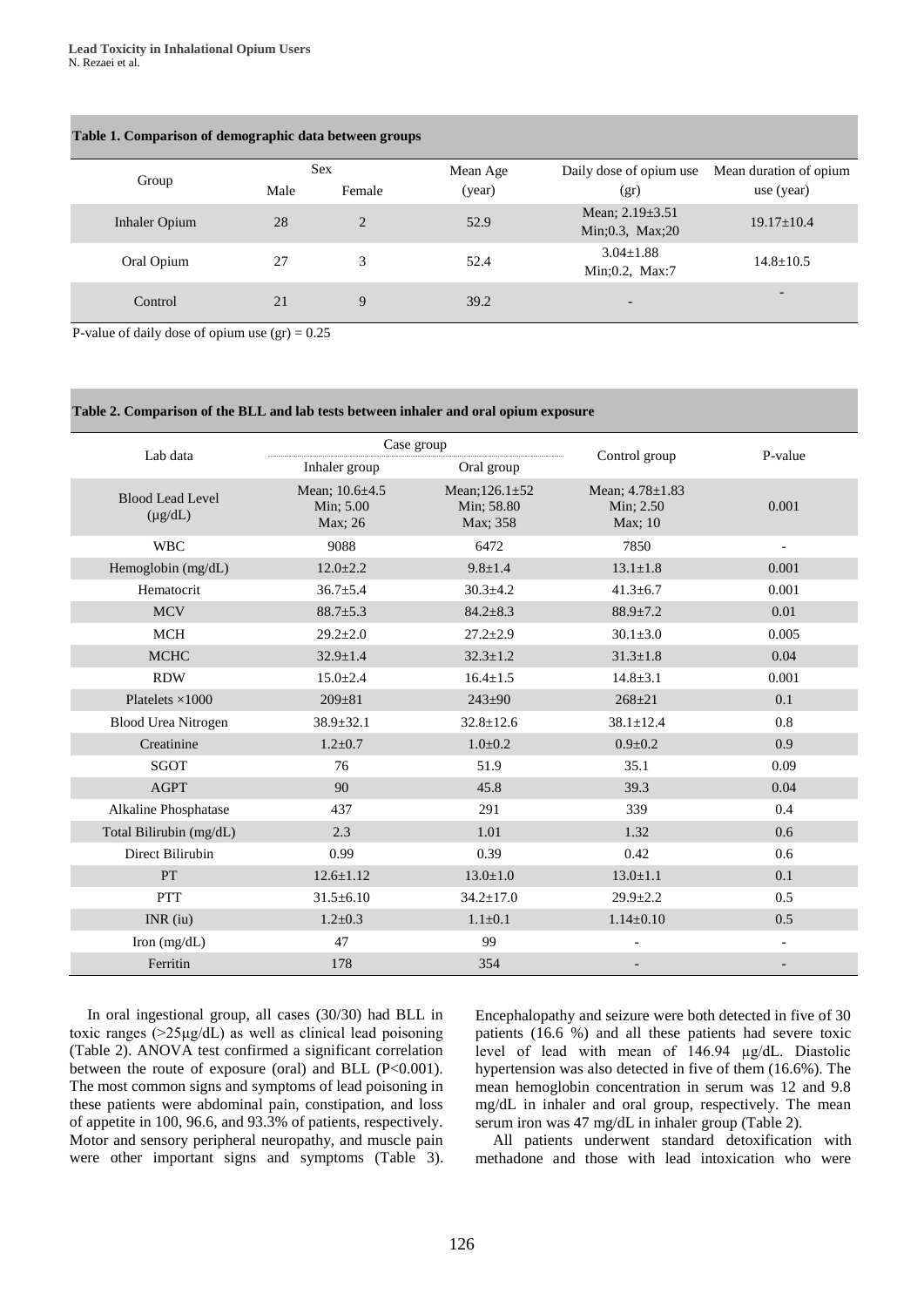| Table 3. Presentation of lead poisoning at oral opium users' |  |  |
|--------------------------------------------------------------|--|--|
| relations to BLL                                             |  |  |

| Clinical Presentation        | Ingestional opium Users<br>(Oral group) |          | P-Value |
|------------------------------|-----------------------------------------|----------|---------|
|                              | $N_0$ / %                               | Mean RLL |         |
| Abdominal Pain               | 28/93.3                                 | 126.32   | 0.001   |
| Anemia                       | 21/70.0                                 | 129.08   | 0.001   |
| Loss of Appetite             | 28/93.3                                 | 124.25   | 0.001   |
| Chronic Constipation         | 28/93.3                                 | 127.29   | 0.001   |
| Sensory Neuropathy           | 9/30.0                                  | 138.91   | 0.001   |
| <b>Motor Neuropathy</b>      | 20/66.7                                 | 121.76   | 0.001   |
| Muscles Pain                 | 19/63.3                                 | 129.64   | 0.001   |
| Chronic Fatigue Syndrome     | 8/26.7                                  | 125.50   | 0.001   |
| Lead Gum                     | 0/0.0                                   | 0.0      | 0.0     |
| Loss of Memory               | 2/6.7                                   | 96.75    | 0.001   |
| Seizure                      | 5/16.7                                  | 136.40   | 0.002   |
| Encephalopathy               | 5/16.7                                  | 146.94   |         |
| <b>Loss of Consciousness</b> | 2/6.7                                   | 127.35   | 0.04    |

symptomatic or those with BLL more than 70  $\mu$ g/dL were treated with chelators. The mean BLL reached from 126.1±52 to 59.8±18.9µg/dL after therapy.

In inhaler group, 29 of 30 (96.6%) patients had BLL below toxic level  $(\leq 25 \text{ µg/dL})$  and 16 cases  $(53.3\%)$  had BLLs at normal range (Table 4). In addition, the patients underwent standard detoxification with methadone.

## **DISCUSSION**

In our study, the mean daily dose and duration of opium used by cases in both inhaler group and oral group had no statistically significant differences. Surprisingly, although a few cases in inhaler group used a large amount of opium, nearly 20 g per day for a long time, they all had BLL below toxic level (BLL<25 µg/dL). Also, mean duration of opium use was 19 years in patients in inhaler group but most of them had BLL under toxic level (only one case had BLL equal to 26 µg/dL) and this finding supports the theory that inhalation or smoking of opium contaminated with lead could not lead to significant absorption of lead from the lungs.

Opium is used in two different routes; one way is ingestion (oral route) and the other is smoking via the lungs (inhalational route). The probability of lead absorption by ingestion or inhalation of opium is still a main clinical question. This study was designed to respond to this question. Recent researches suggested that lead contaminated opium is a new source of acute or chronic lead poisoning in many countries (14, 15). They showed adulterated opium with lead as a source of lead poisoning in Iran in which opium abuse is frequent concluding that it could be a new health problem in the future. Aghaee-Afshar et al showed that lead existed in opium samples collected from various sources with a mean concentration of  $1.88\pm0.35$  PPM (7). However, none of the previous studies could find the definite route for lead intake among opium users.

| Table 4. Comparison of BLL between groups |  |  |  |
|-------------------------------------------|--|--|--|
|-------------------------------------------|--|--|--|

|                          | Blood Lead Level (µg/dL) |                      |               |  |
|--------------------------|--------------------------|----------------------|---------------|--|
| Cases                    | Oral Opium               | <b>Inhaler Opium</b> | Control Group |  |
| $\mathbf{1}$             | 107.0                    | 11.0                 | 2.5           |  |
| $\overline{c}$           | 137.0                    | 15.6                 | 4.0           |  |
| $\overline{3}$           | 126.0                    | 8.3                  | 10.0          |  |
| $\overline{\mathcal{L}}$ | 146.0                    | 10.2                 | 3.0           |  |
| 5                        | 103.0                    | 11.3                 | 4.5           |  |
| 6                        | 120.0                    | 7.0                  | 2.5           |  |
| $\sqrt{ }$               | 95.0                     | 16.0                 | 3.5           |  |
| 8                        | 145.0                    | 5.1                  | 4.0           |  |
| 9                        | 151.7                    | 14.0                 | 5.0           |  |
| 10                       | 118.0                    | 12.6                 | 3.0           |  |
| $1\,1$                   | 139.0                    | 7.8                  | $2.5\,$       |  |
| 12                       | 358.0                    | 9.5                  | 5.8           |  |
| 13                       | 105.0                    | 26.0                 | 3.2           |  |
| 14                       | 165.0                    | 15.0                 | 3.2           |  |
| 15                       | 127.0                    | 11.0                 | 3.0           |  |
| 16                       | 73.5                     | 9.3                  | 3.5           |  |
| $17\,$                   | 109.0                    | 5.0                  | 6.0           |  |
| 18                       | 101.0                    | 14.0                 | 5.5           |  |
| 19                       | 175.0                    | 9.0                  | 5.0           |  |
| 20                       | 94.0                     | 9.0                  | 6.1           |  |
| 21                       | 129.0                    | 12.0                 | 5.6           |  |
| 22                       | 141.0                    | 7.0                  | 8.1           |  |
| 23                       | 79.0                     | 9.2                  | 5.0           |  |
| 24                       | 135.5                    | 19.5                 | 5.0           |  |
| 25                       | 89.7                     | 8.4                  | 5.7           |  |
| 26                       | 58.8                     | 6.1                  | 4.9           |  |
| $27\,$                   | 157.0                    | 8.5                  | 9.0           |  |
| 28                       | 120.0                    | 7.0                  | 4.6           |  |
| 29                       | 90.0                     | 6.7                  | 5.1           |  |
| 30                       | 88.0                     | 11.0                 | 4.8           |  |

#### **BLL in oral opium users**

According to the results of this study, unlike the inhaler group, all patients who used opium by oral route for a long time had BLL more than toxic level  $(>25 \text{ µg}/dL)$  and all of them (one hundred percent) were clinically intoxicated with lead and were symptomatic. The mean BLL in patients who used opium orally was 126 μg/dL and the minimum level of lead in blood was twofold of minimum toxic level (59 μg/dL). This means that all oral opium users had a high toxic level of lead. Surprisingly, more than seventy percent of these cases had severe lead poisoning with BLL>100 μg/dL (maximum 358). Only one case had mild toxicity (BLL=25- 70) and nearly 20 percent had moderate lead poisoning  $(BLL=70-100 \mu g/dL)$ . These findings imply that ingestion of lead contaminated opium has a very high risk for absorption of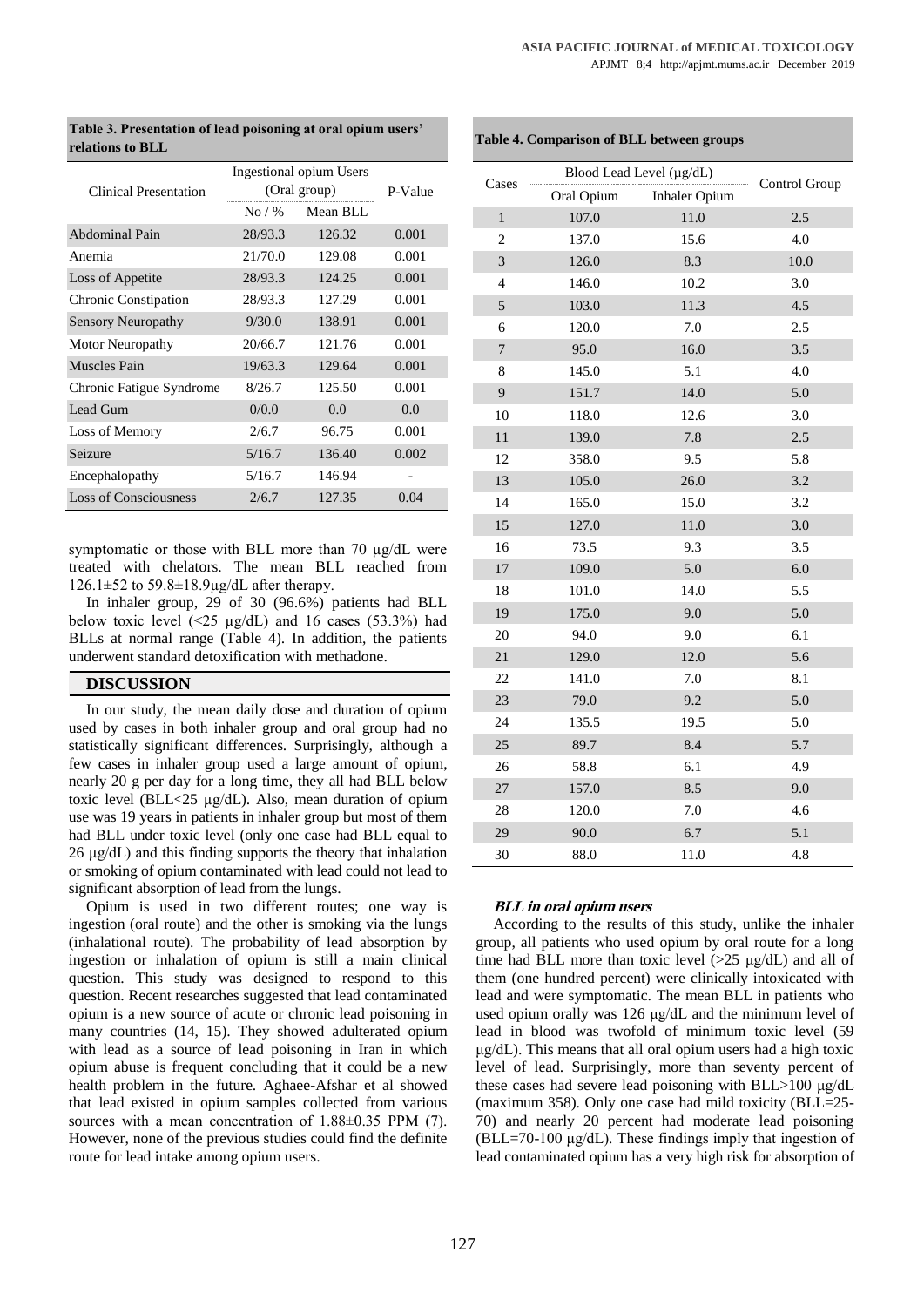lead via gut and the high probability of lead poisoning in oral opium users.

Many studies (14, 15) have confirmed that oral use of opium can definitely cause lead poisoning. In a case control study by Salehi et al in 2009 (8), the BLL was compared between 22 oral opium users and healthy control group. Statistically, there was a significant difference in mean of BLL in oral opium users and control group  $(21.9\pm13.2 \text{ vs.})$ 8.6 $\pm$ 3.5 µg/dL respectively, with P<0.0001). They also showed that BLL in opium addicted cases had a significant correlation with the amount of opium ingested  $(r=0.65,$ P<0.01) which was reported similarly in our study. Karrari et al study in 2012 (15) also showed that opium addicts have an elevated BLL in comparison to healthy subjects. Amiri et al study (17) compared BLL of 39 chronic opium users with healthy control group in 2012**.** They showed that mean BLL was significantly higher in opium abusers than control group (57.04±46.03 μg/dL vs. 16.70±12.51 μg/dL respectively, P=0.0001), but they did not highlight the oral or inhalational route of opium consumption in the subjects.

In our study, all cases in oral group had clinical signs and symptoms of lead toxicity and the most common presentation of lead poisoning in more than ninety percent of oral opium users were abdominal pain, constipation, and loss of appetite (Table 3). A significant correlation was found between the oral route of exposure and increasing the BLL (P<0.001) and toxicity.

## **BLL in inhaler opium users**

Surprisingly, according to our data, mean BLL was very lower in inhalational opium users than oral users (10.6±4. vs.  $126\pm525$  µg/dL, respectively with P=0.001). We also know that iron deficiency has known as a predisposing factor for lead poisoning because it can increase absorption of lead from the gut. The mean serum iron level in cases at inhaler group was 47 µg/dL and it was lower than that of the normal range (65-170). In spite of that, nearly 97 percent of cases in inhaler group had BLL below the toxic range. In contrast to oral intake of opium, our study finding shows that probability of lead absorption from respiratory tract in the lungs even in the presence of iron deficiency is very lower than in the guts. However, in the inhalational opium users, the mean BLL was more than that of the healthy control group (10.6±4.5 vs. 4.7±1.8µg/dL) indicating that chronic use of contaminated lead-opium by smoking route also could increase the level of lead in the blood in comparison to healthy normal persons who did not use opium. In many Asian countries like Iran, opium is smoked by an instrument like a large pipe named "wafoor". Authors suppose that smoking opium in this way probably brings about the accumulation of lead in the big head of the *wafoor* (Hogheh).

On the other hand, few researchers supposed that inhalational use of opium smoke also can cause lead toxicity. Mahaffey et al (18) believed that inhalation of opium may cause a higher bioavailability compared to its ingestional use. A systemic review by Karrari (15) on lead poisoning in Iran in 2012 reported the probability of lead poisoning via respiratory tract. A few studies (9, 17, 18) mentioned that absorption of lead via the respiratory tract is the most prevalent route of opium abuse in Iranian adults because of high bioavailability with an average absorption of nearly 40% (16). They concluded that when opium is inhaled, the amount of absorption of lead to the blood stream will be higher than ingestion of opium. In contrast to above studies, in Nemati et al study in 2016 in southeast of Iran (17) they showed that there was no statistically significant difference between the average BLL among inhaler users and oral users (41 $\pm$ 26 vs. 34 $\pm$ 21 μg/dL, respectively with P=0.001).

A previous study (20) showed that BLLs may increase up to 140µg/dL in oral opium users. Afzali et al study in 2017 (21) showed that some of patients with overt lead poisoning were opium smokers, while our study's results showed that although inhalational exposure to opium can increase BLL more than normal level, it cannot increase the BLL to the toxic range, in which except one case with BLL=26 μg/dL all our opium smokers had BLL below 25 μg/dL and more than fifty percent of them had normal BLL (below 10 μg/dL). We think that, the difference between our recent study in comparison to previous researches is related to case selection in which we included definitely pure opium smokers in the study and this research showed that pure inhalation of opium did not cause lead poisoning. The difference between the type of opium and amount of contamination with lead may be the other probable cause of these contradictory results. Mean used daily dose was not significantly different between the patients with oral and inhalational exposures. In fact, although it was shown that increasing the daily used opium increased the BLL, this increase was not statistically significant.

## **LIMITATIONS**

Our sample size is definitely a limitation in the current study. Therefore, it is recommended that prospective studies consider larger sample sizes.

## **CONCLUSION**

In general, it can be concluded that pure inhalational exposure to lead-contaminated opium could not result in increased BLL the same as oral opium use.

#### **ACKNOWLEDGMENTS**

The authors would like to appreciate Firoozgar laboratory personnel for checking the blood lead levels. We are also grateful to Dr. Maryam Farasati-Nasab for reviewing the manuscript language before journal submission.

## **Conflict of interest:** None to be declared. **Funding and support:** None.

#### **REFERENCES**

- 1. Fischbein A. Occupational and environmental exposure to lead. In: Rom WN, ed. Environmental and Occupational Medicine. Philadelphia: Lippincott-Raven; 1998.
- 2. Lochitch G. Perspectives on lead toxicity. Clin Biochem 1993;26:371-81.
- 3. Roscoe RJ, Ball W, Curran JJ, DeLaurier C, Falken MC, Fitchett R, et al. Adult blood lead epidemiology and surveillance—United States, 1998-2001. MMWR Surveill Summ 2002;51:1-10.
- 4. Centers for Disease Control and Prevention (CDC). Adult